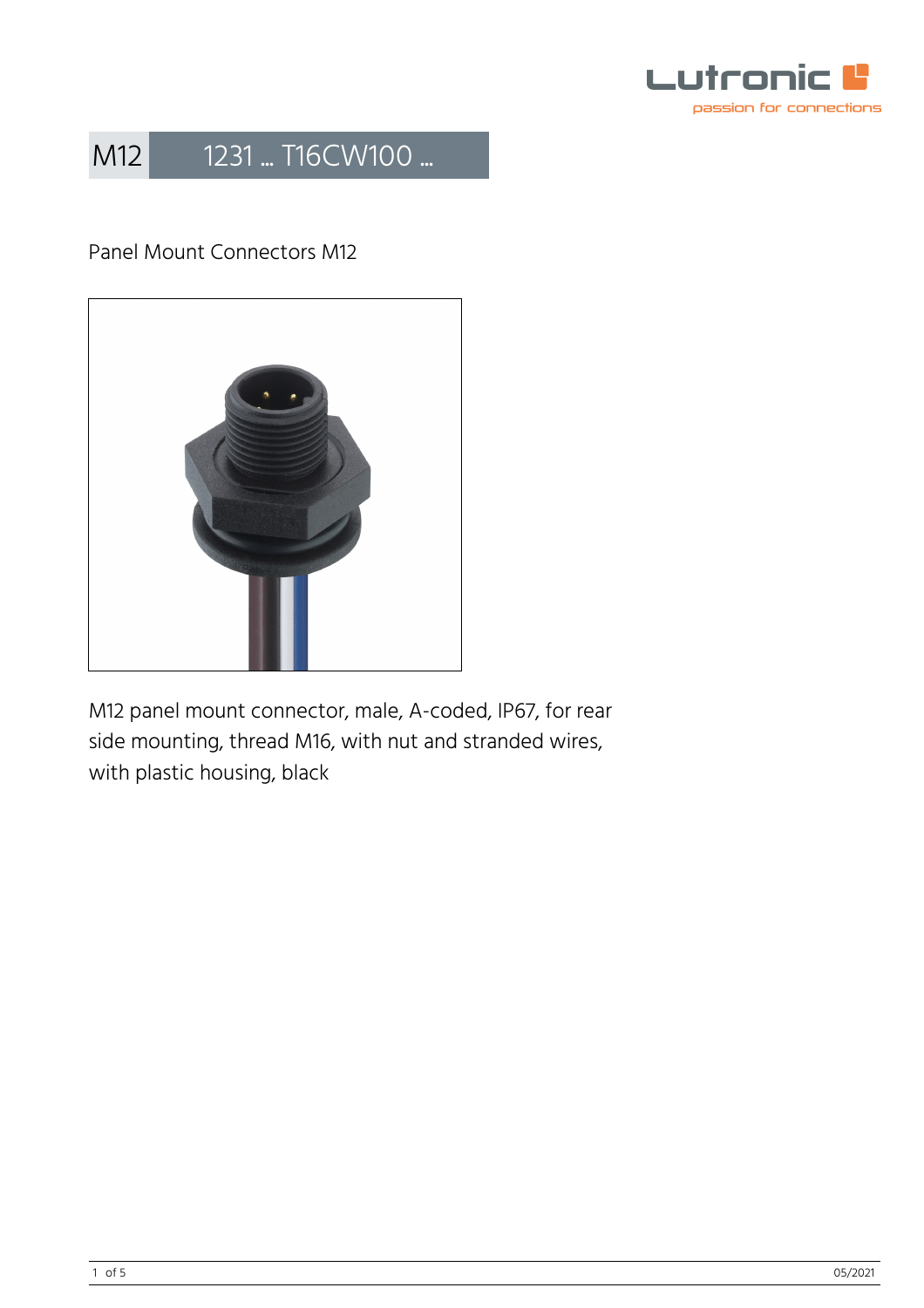







#### Environmental conditions

Temperature range  $-25 \text{ °C}$ /+80 °C

#### Materials

| Insulation body/housing | PА                               |
|-------------------------|----------------------------------|
| Contact pin             | CuZn, pre-nickel and gold-plated |
| Hexagonal nut           | PА                               |
| Seal                    | <b>FKM</b>                       |
|                         |                                  |

#### Mechanical data

| Mating cycles    | $\geq 100$               |
|------------------|--------------------------|
| Insertion force  | $\leq 10 N^1$            |
| Withdrawal force | $\leq$ 15 N <sup>1</sup> |
| Protection class | IP67 <sup>2</sup>        |
|                  |                          |

<sup>1</sup> measured with a proper counterpart

 $^2$  according to IEC DIN EN 60529, only in locked condition with an appropriate counterpart

#### Electrical data (at T<sub>amb</sub> 20 °C)

| Contact resistance    | ≤ 5 mΩ                                                                                    |  |  |
|-----------------------|-------------------------------------------------------------------------------------------|--|--|
| Rated current         | 4 A (3–5 poles)<br>2 A (8 poles)<br>1.5 A (12 poles)<br>$(T_{amb}$ 40 °C)                 |  |  |
| Rated voltage         | 250 V AC/DC $(3-4$ poles)<br>60 V AC/DC (5 poles)<br>30 V AC/DC (8-12 poles) <sup>1</sup> |  |  |
| Rated impulse voltage | 2500 V (3-4 poles)<br>1500 V (5 poles)<br>800 V (8-12 poles) <sup>1</sup>                 |  |  |
| Material group        | I (IEC)/0 (UL) (CTI ≥ 600) <sup>2</sup>                                                   |  |  |
| Overvoltage category  | $  ^2$                                                                                    |  |  |
| Insulation resistance | $>100$ MQ                                                                                 |  |  |
|                       |                                                                                           |  |  |

<sup>1</sup> acc. to IEC 60664/DIN EN 60664/CTI UL classification acc. to ANSI/UL 746A 2 acc. to IEC 60664/DIN EN 60664/CTI UL classification acc. to ANSI/UL 746A

#### Associated products

| Counterparts               |                                            |                                                  |
|----------------------------|--------------------------------------------|--------------------------------------------------|
| $C$ 1200  0                | $C$ 1200 $$ 3 $$                           | $C$ 1205  0                                      |
| $C$ 1205  3                | $C$ 1206  L10                              | $C$ 1206  L13                                    |
| <b>ි</b> 1206  L2 0        | $Z$ 1206 $L$ 123 $L$                       | ₫ 1210 1200  0                                   |
| で1210 1200 … 3…            | $\mathbb{Z}$ 1210 1205 $\ldots$ 3 $\ldots$ | <b>C</b> 1210 1206  L1 0                         |
| <b>B</b> 1210 1206 L L1 3. | $C$ 1210 1206 $L$ L20 $L$                  | <b>C</b> <sup>1</sup> 210 1206  L <sub>2</sub> 3 |

Accessories � [9912 CPM0](https://www.lumberg.com/en/products/product/9912 CPM0)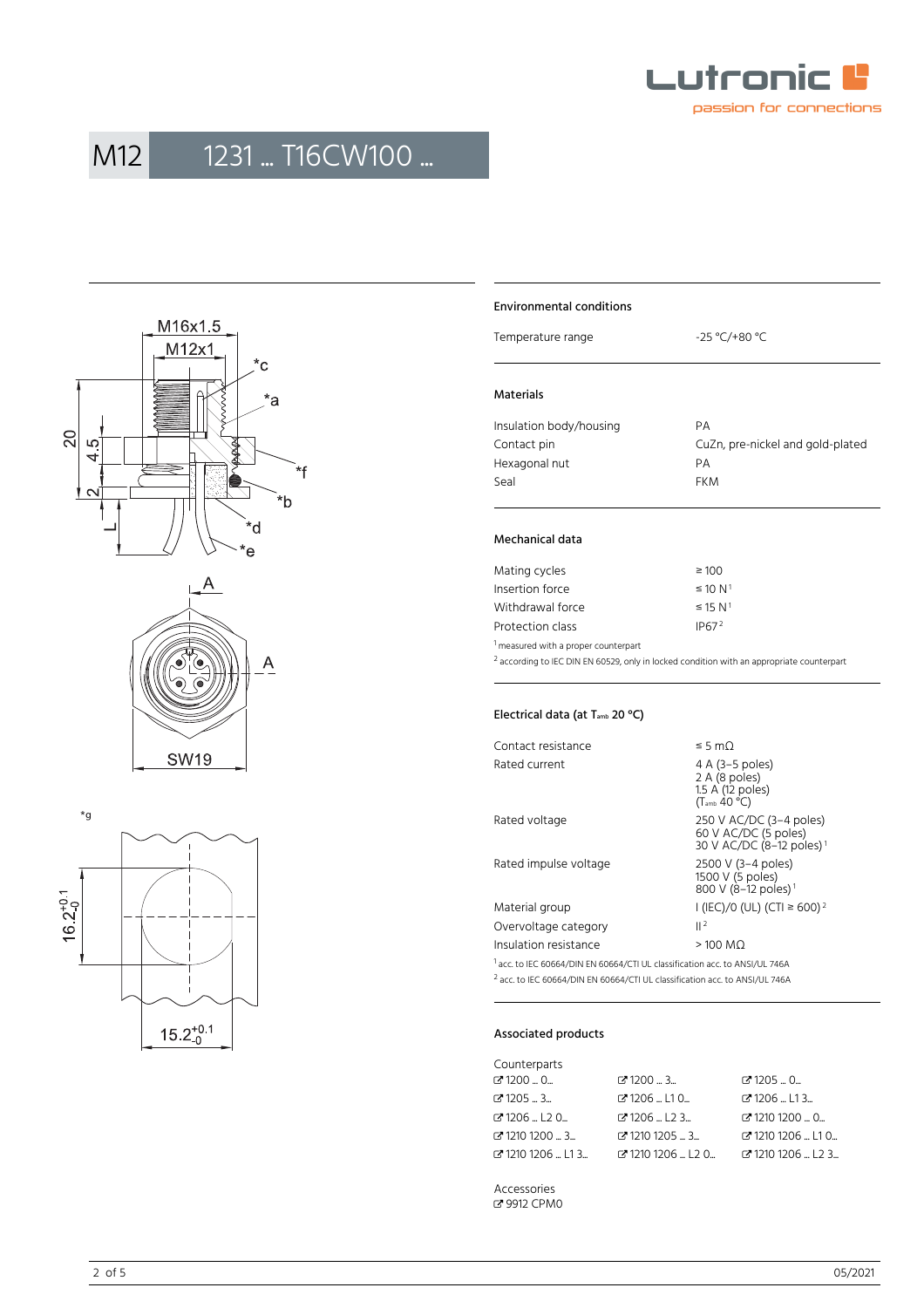



Pin assignment for male M12 connectors, A-coded, front view

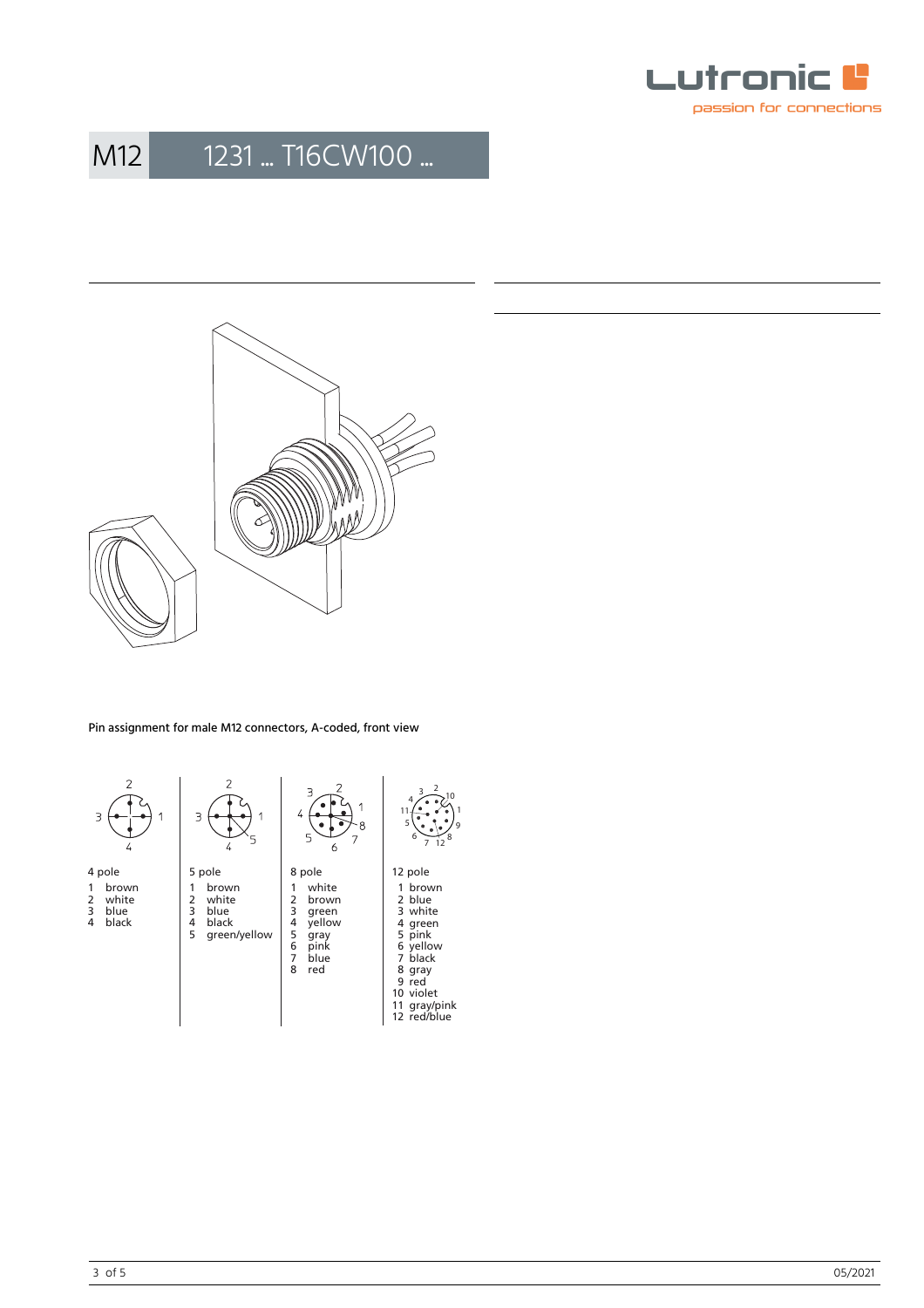

- \*a insulating body/housing<br>\*b O-ring gasket
- O-ring gasket
- \*c contact bush
- 
- \*d potting<br>\*e standed standed wire
- \*f nut
- \*g port in mounting plate